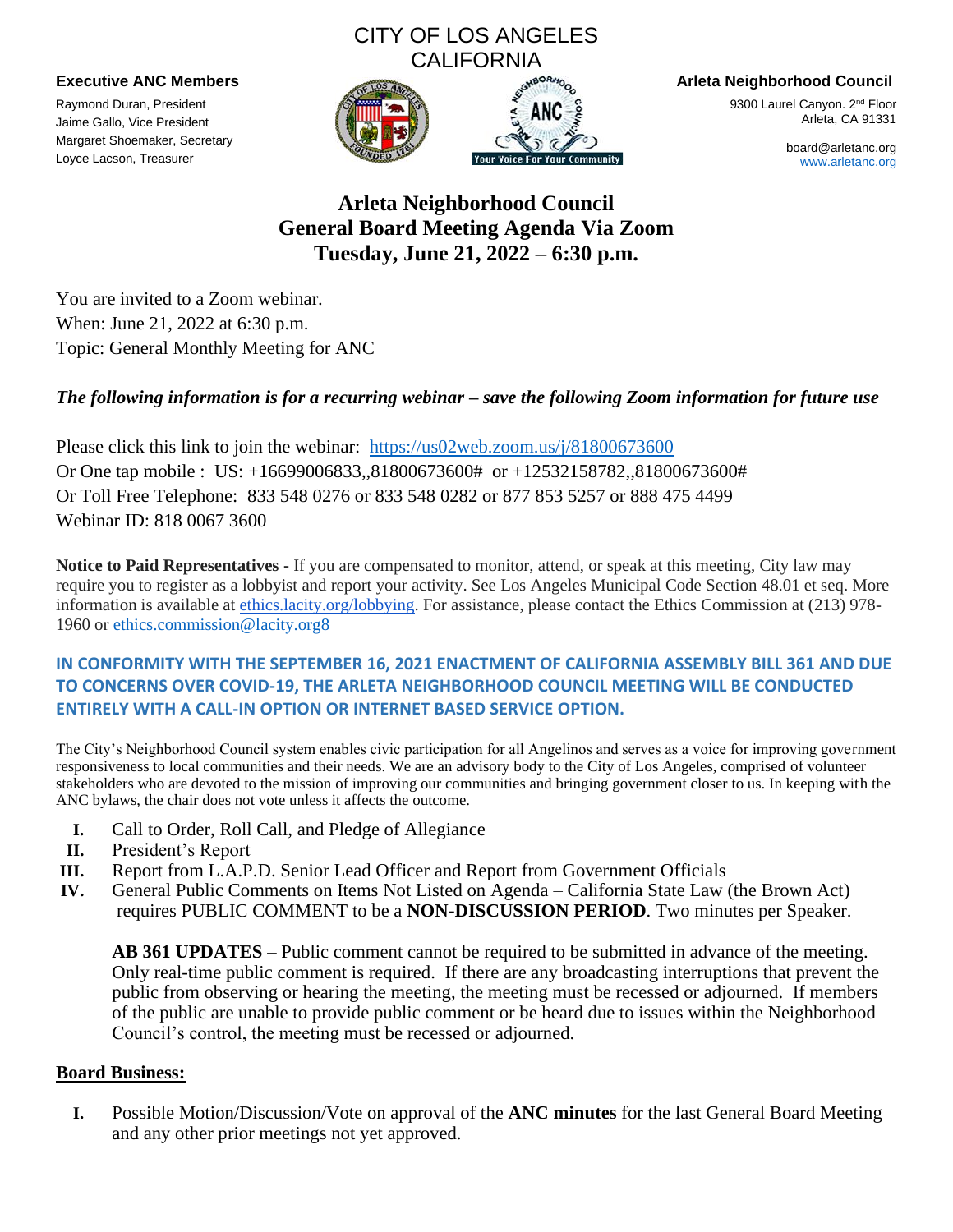# CITY OF LOS ANGELES **CALIFORNIA**

Raymond Duran, President Jaime Gallo, Vice President Margaret Shoemaker, Secretary Loyce Lacson, Treasurer





**Executive ANC Members Arleta Neighborhood Council**

9300 Laurel Canyon. 2<sup>nd</sup> Floor Arleta, CA 91331

> board@arletanc.org [www.arletanc.org](http://www.arletanc.org/)

- **II.** Possible Motion/Discussion/Vote on the approval of any financial statements including the **Monthly Expenditure Report (M.E.R.)** or other ongoing monthly financial documents prepared by the Treasurer which have not yet been approved.
- **III.** Possible Motion/Discussion/Vote on approval of the ANC 2022-2023 Budget.
- **IV.** Possible Motion/Discussion/Vote to approve a Community Impact Statement on **Council File 22-0158** Relative to amending the Los Angeles Municipal Code to allow – "shelters for the homeless" and other forms of interim housing to be established and operated on properties located outside certain zoning designations during a declared shelter crisis; and streamlining the administration process to allow existing and new/temporary shelters to extend their operation or be made permanent; and related matters. *The proposed amendment seeks to permit homeless shelters to exist in single-family zoned neighborhoods as well.*
- **V.** Possible Motion/Discussion/Vote to approve a community impact statement stating that the Arleta Neighborhood Council opposes Council File 11-1020-S3. The ANC wants the ability to direct its funds to a specific alliance and not to a fund that is allocated without our input.
- **VI.** Possible Motion/Discussion/Vote to approve sending a letter to the L. A. City Council requesting that they allow remote participation in L.A. City Council meetings by telephone and online means in addition to in-person public comment.
- **VII.** Possible Motion/Discussion/Vote to approve sending the Los Angeles Unified School Board members a letter requesting that they reconsider their position and pass the Schmerelson/Mckenna Resolution Number 029-20/21. In light of the school shooting on May 24, 2022, the L.A.U.S.D. School Board should reconsider stationing of School Police on L.A.U.S.D. campuses, re-funding the School Police Department, and hiring additional School Police Officers.
- **VIII.** Report from Budget Advocate.
	- **IX.** ANC Committee Reports.
	- **X.** Adjournment

Time allocations for agenda items are approximate and may be shortened or lengthened at the discretion of the Chairperson.

**PUBLIC INPUT AT NEIGHBORHOOD COUNCIL MEETINGS** – The public is requested to fill out a "Speaker Card" to address the Board on any agenda item before the Board takes action on an item. Comments from the public on other matters not appearing on the agenda that are within the Board's jurisdiction will be heard during the General Public Comment period. Please note that under the Brown Act, the Board is prevented from acting on a matter that you bring to its attention during the General Public Comment period; however, the issue raised by a member of the public may become the subject of a future Board meeting. Public comment is limited to 2 minutes per speaker, unless adjusted by the presiding officer of the Board

**PUBLIC POSTING OF AGENDAS** - ANC agendas are posted for public review as follows:

- Beachy Elementary 9757 Beachy Ave., Arleta, CA
- Branford Park 13310 Branford St., Arleta, CA
- You can also receive our agendas via email by subscribing to L.A. City's Early Notification System at: <http://www.lacity.org/government/Subscriptions/NeighborhoodCouncils/index.htm>

<sup>•</sup> <http://www.arletanc.org/>